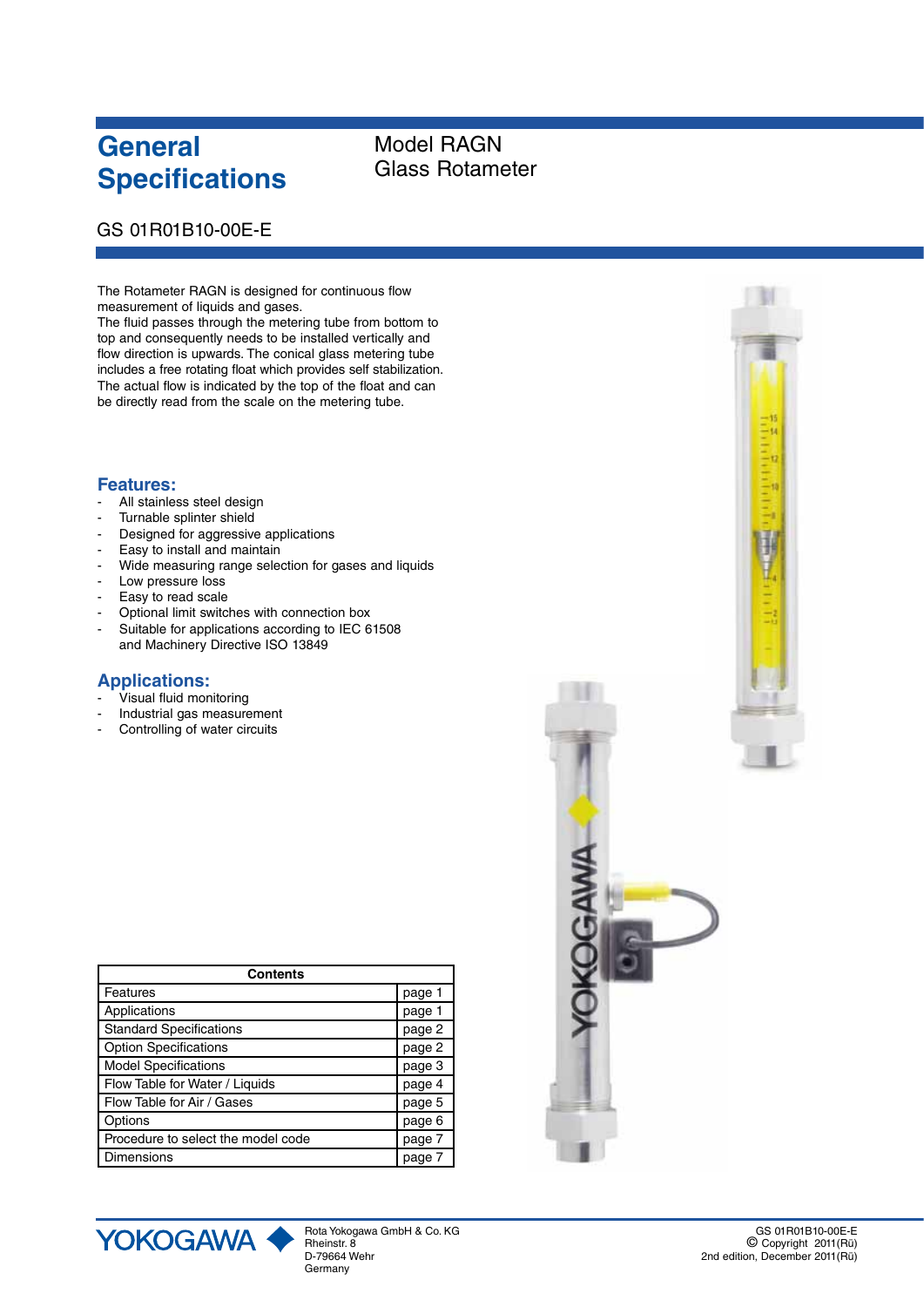### **STANDARD SPECIFICATIONS**

| <b>Fluids to be measured</b> : Liquids and gas |  |  |  |
|------------------------------------------------|--|--|--|
|------------------------------------------------|--|--|--|

#### **Measurable flow rates :**

- Water (20 °C) : 0.002 l/h to 10 m3/h - Air (20 °C; 1 bar abs.) : 0.1 l/h to 160 m3/h

| <b>Turndown</b> |  |
|-----------------|--|
|                 |  |

- P metering tube : 10:1<br>- L metering tube : 20:1

- L metering tube

#### **Metering tubes** : L6; L7; P0; P1; P2; P4 (length 300 mm)

**Process temperature** : -25°C to +100°C

#### **Process pressure :**

| Metering tube |    |  |  |
|---------------|----|--|--|
| Pmax (bar)    | 16 |  |  |

#### **Installation length :**

| Process connection | Thread | Clamp | Flange |
|--------------------|--------|-------|--------|
| Length [mm]        | 375    | 375   | 125    |
|                    |        |       |        |

**Weight** : Depending on design (see page 7)

#### **Accuracy** :

| Tube        | Measuring accuracy acc.<br>Directive VDI/VDE 3513 sheet 2 ( $q_e$ = 50%) |
|-------------|--------------------------------------------------------------------------|
| L613 - L623 | 2.5%                                                                     |
| L624 - L747 | 16%                                                                      |
| P051 - P471 | 16%                                                                      |

#### **Materials :**

| Threads G, NPT               | : AISI 316L (1.4404)                              |
|------------------------------|---------------------------------------------------|
| Flange EN / ASME             | : AISI 316L (1.4404)                              |
| Clamp ISO 2852               | : AISI 316L $(1.4404)$                            |
| Housing                      | : AISI 304 $(1.4301)$                             |
| Nut                          | : AISI 316 (1.4401)                               |
|                              | (or galvanized steel)                             |
| Stoppers (L6, L7 tube) : PFA |                                                   |
|                              | Stoppers (P0 - P4 tube): PVDF, AISI 316L (1.4404) |
| Measuring cone               | : Borosilicate glass                              |
| Float (L6, L7 tube)          | : Titanium, PVDF                                  |
| Float (P0 - P4 tube)         | : PTFE, PVDF (FDA conform),                       |
|                              | AISI 316Ti (1.4571)                               |
| Gaskets                      | : NBR, FKM, EPDM (FDA conform)                    |
|                              |                                                   |

#### **Pressure Equipment Directive (PED) Directive 97/23/EG:**

| <b>Models</b>                     | : RAGN04, RAGN05, RAGN06                                |  |
|-----------------------------------|---------------------------------------------------------|--|
| Tubes:                            |                                                         |  |
| - Modul                           | : A                                                     |  |
| - Fluid Group                     | : 1 (liquid, gases)                                     |  |
| - Produced acc. to category       |                                                         |  |
|                                   |                                                         |  |
| <b>FDA-Conformity:</b>            |                                                         |  |
|                                   | RAGN with P- tube, PVDF- or SS- float and EPDM- gaskets |  |
| (option /ME).                     |                                                         |  |
| Stoppers and floats made of PVDF: |                                                         |  |
|                                   |                                                         |  |

 21 CFR § 177 2510(a) O-rings made of EPDM:

21 CFR § 177 2600-21

#### **Compliance with safety application acc. IEC 61508: 2010 and ISO 13849:**

Please refer to the FMEDA report and instruction manual.

### **OPTION SPECIFICATIONS**

| <b>OPTION SPECIFICATIONS</b>                            |    |                                                                    |
|---------------------------------------------------------|----|--------------------------------------------------------------------|
| Limit switch (option /GM1 to /GM5):                     |    |                                                                    |
| (for P- tubes with PVDF- or SS- float with magnet only) |    |                                                                    |
| Type                                                    |    | : reed contact with bistable switching                             |
| Max. switching voltage : 230 V                          |    |                                                                    |
| Max. switching current : 2 A                            |    |                                                                    |
| Max. switching capacity: 40 W/VA                        |    |                                                                    |
| Temperature range $\qquad$ : -10°C to +70°C             |    |                                                                    |
| Protection                                              |    | : IP65                                                             |
| Internal capacity : 0 nF                                |    |                                                                    |
| Internal inductivity : 0 mH                             |    |                                                                    |
|                                                         |    | Electrical connection : LIYY 2 x 0.34 mm <sup>2</sup> ; length 1 m |
| Housing                                                 |    | : Polystyrene                                                      |
| Weight                                                  | ÷. | 35 <sub>g</sub>                                                    |
| Explosion proof                                         |    |                                                                    |
|                                                         |    | Intrinsic safe acc. EN 60079-11 chapter 5.7.                       |
|                                                         |    | IEC 60079-11 chapter 5.7 and ANSI/ISA 60079-11                     |
| chapter 5.7 as "Simple Apparatus".                      |    |                                                                    |
| Group                                                   |    | : IIC                                                              |
| Category                                                |    | : 2G                                                               |
| Temperature class: T6                                   |    |                                                                    |

Entity parameter :  $Ui = 15 V$ ;  $li = 50 mA$ ;  $Pi = 187 mW$ 

Li ≈ 0 mH ; Ci ≈ 0 nF

#### **Limit switch (option /GR2 to /GR8):**

| (for L- tubes with PVDF float only)                      |                                                                                             |
|----------------------------------------------------------|---------------------------------------------------------------------------------------------|
| <b>Type</b>                                              | Bistable inductive ring sensor                                                              |
| Power supply : 4.5 V to 15 V DC                          |                                                                                             |
| Consumption                                              | : acc. DIN EN 60947-5-6 (NAMUR)                                                             |
| Float below ring sensor: $<$ 1 mA                        |                                                                                             |
| Float above ring sensor: $> 2.2$ mA                      |                                                                                             |
|                                                          | Temperature range $\therefore$ -25°C to +65°C non-Ex-type                                   |
| Protection                                               | $\therefore$ IP 67                                                                          |
|                                                          | Electrical connection : $2 \times 0.14$ mm <sup>2</sup> , with shield 0.4 mm <sup>2</sup> , |
|                                                          | 2 m long                                                                                    |
| Explosion proof type (option /KS1):                      |                                                                                             |
| Temperature range : -25 $^{\circ}$ C to +60 $^{\circ}$ C |                                                                                             |
| Marking acc. guideline 94/9/EG :                         |                                                                                             |
|                                                          | Manufacturer : Rota Yokogawa, Rheinstr.8,                                                   |
|                                                          | D-79664 Wehr                                                                                |
| <b>Type</b>                                              | : RI20-10K/G or RI20-17K/G                                                                  |
| Year of production : in serial number                    |                                                                                             |
| Protection                                               | : Exia                                                                                      |
| Group                                                    | : IIC                                                                                       |
| Category                                                 | : 2G                                                                                        |
| Temperature class: T6                                    |                                                                                             |
| Certificate No. : PTB 03ATEX 2111                        |                                                                                             |
|                                                          | Safety relevant data (see also certificate for data):                                       |
|                                                          | $Ui = 12 V$ , $li = 22 mA$ , $Pi = 66 mW$ ,                                                 |
|                                                          | $Li = 20$ mH, $Ci = 200$ nF                                                                 |
|                                                          |                                                                                             |

CE-marking



#### **Power supply for limit switch (option /W\_\_):** Type :acc. DIN EN 60947-5-6 (NAMUR) - KFA5-SR2-Ex\*-W (115 V AC), \* = 1 or 2 - KFA6-SR2-Ex\*-W (230 V AC), \* = 1 or 2 - KFD2-SR2-Ex\*-W (24 V DC),  $* = 1$  or 2 - KHA6-SH-Ex1 (115/230 V AC), Fail Safe, 1 channel - KFD2-SH-Ex1 (24 V DC), Fail Safe, 1 channel Power supply : - 230 V AC ± 10%, 45-65Hz - 115 V AC ± 10%, 45-65Hz  $- 24 V DC \pm 25%$ Relay output : 1 or 2 potential-free changeover contact(s) Switching capacity : max. 250 V AC, max. 2 A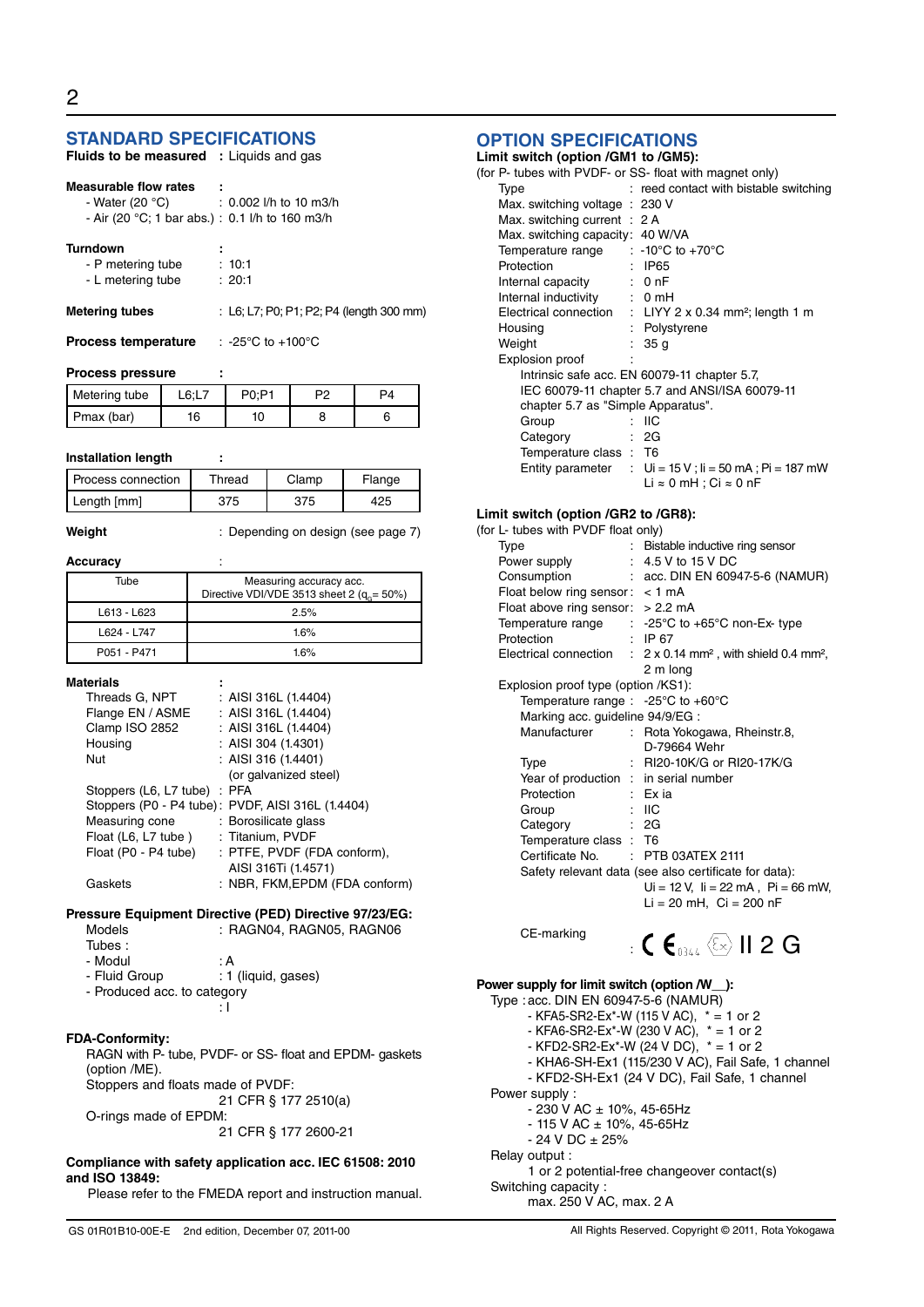Explosion proof : Intrinsic safe [Ex ia] IIC PTB 00 ATEX 2081 (/W1A, /W1B, /W2A, /W2B) PTB 00 ATEX 2080 (/W4A, /W4B) PTB 00 ATEX 2042 (/W4E, /W4F) PTB 00 ATEX 2043 (/W2E, /W2F)

Note :

For safety application fail safe power supply option /W2E, / W2F, /W4E or /W4F must be selected in combination with options /GR\_.

### **MODEL SPECIFICATIONS**

| Model                                                    | Suffix code                             |          |                                                                              |                                                                                                                                                                            | <b>Description</b>         | <b>Restrictions</b>                                                                |                                                                                          |        |                                                                                                                                                                                                                              |                                                                                                                                                                                                                                       |
|----------------------------------------------------------|-----------------------------------------|----------|------------------------------------------------------------------------------|----------------------------------------------------------------------------------------------------------------------------------------------------------------------------|----------------------------|------------------------------------------------------------------------------------|------------------------------------------------------------------------------------------|--------|------------------------------------------------------------------------------------------------------------------------------------------------------------------------------------------------------------------------------|---------------------------------------------------------------------------------------------------------------------------------------------------------------------------------------------------------------------------------------|
| RAGN01<br>RAGN23<br>RAGN02<br>RAGN04<br>RAGN05<br>RAGN06 |                                         |          |                                                                              |                                                                                                                                                                            |                            |                                                                                    |                                                                                          |        | Size DN 15 (1/2 inch)<br>Size DN 20 (% inch)<br>Size DN 25 (1 inch)<br>Size DN 40 (11/2 inch)<br>Size DN 50 (2 inch)<br>Size DN 65 (21/2 inch)                                                                               | for D4, A1, G0, T0, S4 with L6, L7, P0, P1<br>for G0, T0 with L6, L7, P0, P1<br>for D4, A1, G0, T0, S4 with L6, L7, P0, P1, P2<br>for D4, A1, G0, T0 with P2, P4<br>for D4, A1, with P2, P4; for G0, T0 with P4<br>for G0, T0 with P4 |
| Process<br>connection                                    | $-D4$<br>$-A1$<br>-G0<br>$-70$<br>$-S4$ |          |                                                                              |                                                                                                                                                                            |                            |                                                                                    |                                                                                          |        | EN flange PN 40, process connection dimension +<br>facing acc. EN 1092-2 Form B1<br>ASME flange class 150, process connection dimension<br>+ facing acc. ASME B 16.5<br>Inner thread G<br>Inner thread NPT<br>Clamp ISO 2852 |                                                                                                                                                                                                                                       |
| Material of process<br>connections                       |                                         | SS       |                                                                              |                                                                                                                                                                            |                            |                                                                                    |                                                                                          |        | Stainless steel                                                                                                                                                                                                              |                                                                                                                                                                                                                                       |
| Metering tube <sup>1)</sup>                              |                                         | ٠L<br>-P |                                                                              |                                                                                                                                                                            |                            |                                                                                    |                                                                                          |        | L-tube (300 mm)<br>P-tube (300 mm)                                                                                                                                                                                           |                                                                                                                                                                                                                                       |
| Diameter of metering tube <sup>1)</sup>                  |                                         |          | 6<br>$\overline{7}$<br>0<br>$\mathbf{1}$<br>$\overline{c}$<br>$\overline{4}$ |                                                                                                                                                                            |                            |                                                                                    |                                                                                          |        | $10 \text{ mm}$<br>17 mm<br>20 mm<br>34 mm<br>48 mm<br>81 mm                                                                                                                                                                 |                                                                                                                                                                                                                                       |
| Cone <sup>1)</sup>                                       |                                         |          |                                                                              | 13<br>14<br>17<br>21<br>22<br>23<br>24<br>27<br>31<br>32<br>33<br>34<br>37<br>41<br>42<br>43<br>44<br>47<br>51<br>52<br>53<br>54<br>57<br>61<br>62<br>63<br>64<br>67<br>71 |                            |                                                                                    |                                                                                          |        |                                                                                                                                                                                                                              |                                                                                                                                                                                                                                       |
| Float material <sup>1)</sup>                             |                                         |          |                                                                              |                                                                                                                                                                            | -SS<br>-PF<br>-PD<br>$-TT$ |                                                                                    |                                                                                          |        | 1.4571 / AISI 316 Ti<br><b>PTFE</b><br><b>PVDF</b><br>Titanium                                                                                                                                                               |                                                                                                                                                                                                                                       |
| Diameter of float <sup>1)</sup>                          |                                         |          |                                                                              |                                                                                                                                                                            |                            | А<br>В<br>C<br>D<br>0<br>$\mathbf{1}$<br>$\overline{\mathbf{c}}$<br>$\overline{4}$ |                                                                                          |        | 1.59<br>3.18<br>6.35<br>9.53<br>12.2 (P0-float)<br>21.6 (P1-float)<br>31.2 (P2-float)<br>54.1 (P4-float)                                                                                                                     |                                                                                                                                                                                                                                       |
| Medium / Float factor 1)                                 |                                         |          |                                                                              |                                                                                                                                                                            |                            |                                                                                    | L<br>G<br>$\begin{array}{c} 2 \\ 3 \end{array}$<br>$\begin{array}{c} 6 \\ 7 \end{array}$ |        | For liquid<br>For gas<br>For water<br>For water<br>For air<br>For air                                                                                                                                                        |                                                                                                                                                                                                                                       |
| Float insertion <sup>1)</sup>                            |                                         |          |                                                                              |                                                                                                                                                                            |                            |                                                                                    |                                                                                          | N<br>м | Without magnet<br>With magnet                                                                                                                                                                                                |                                                                                                                                                                                                                                       |

<sup>1)</sup> Combinations see tables on page 4 and 5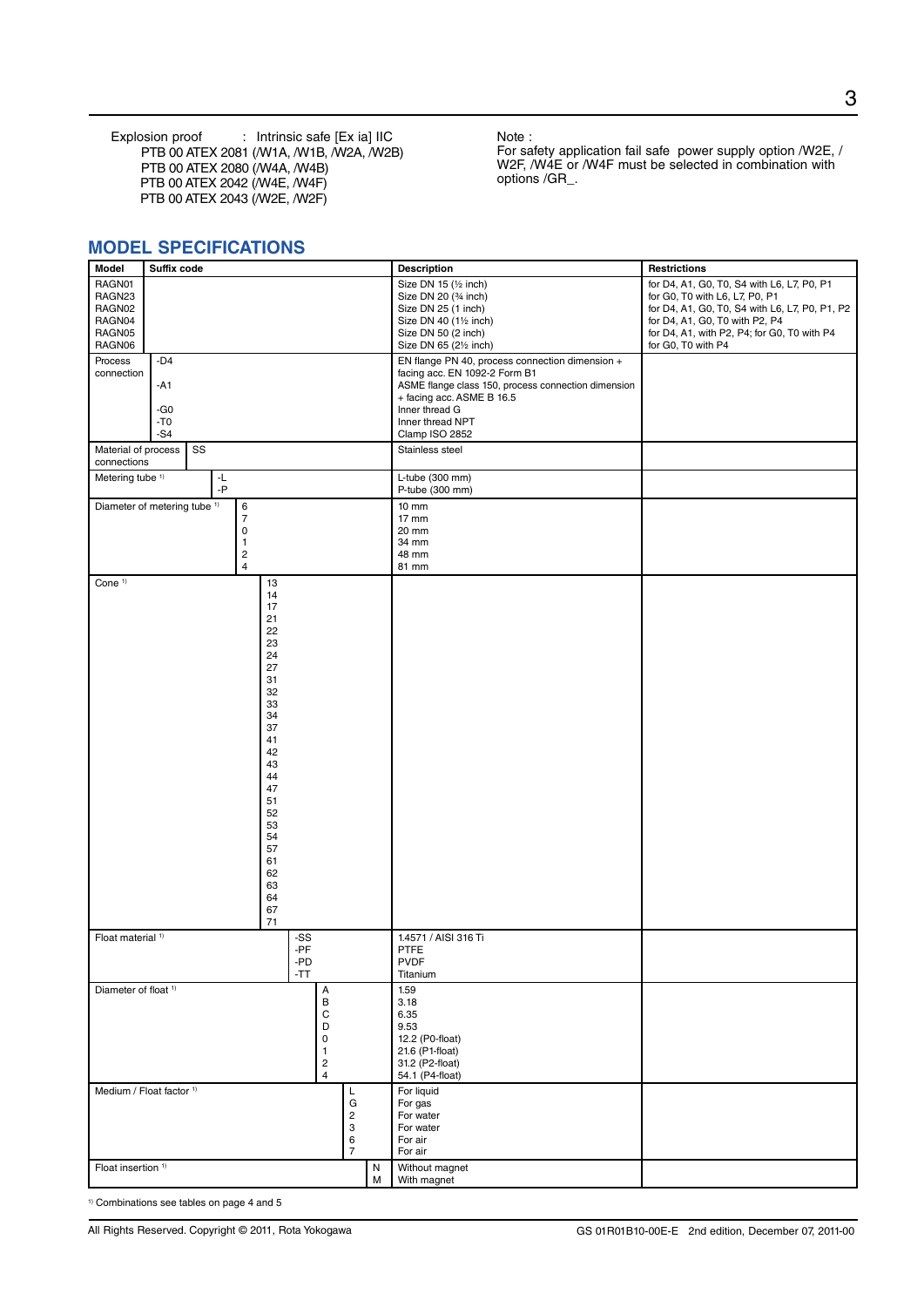### **FLOW TABLE WITH METERING TUBE-FLOAT-COMBINATION FOR WATER / LIQUIDS**

| <b>Flow table</b>    |                         |                | Suffix code metering tube - float- combination |      |           |                |                    |                   |  |  |
|----------------------|-------------------------|----------------|------------------------------------------------|------|-----------|----------------|--------------------|-------------------|--|--|
| Water / liquids 20°C |                         |                | <b>Metering tube</b>                           |      |           |                | <b>Float</b>       |                   |  |  |
|                      |                         | -x             | x                                              | XX   | -XX       | x              | $\pmb{\mathsf{x}}$ | x                 |  |  |
| Max.<br>Flow         | Pressure loss           | Length         | Diameter                                       | Cone | Material  | Diameter       | Flow<br>mark       | Insertion         |  |  |
| [1/h]                | [mbar]                  | Code           | Code                                           | Code | Code      | Code           | Code               | Code              |  |  |
| 0.025                | 1                       | L              | 6                                              | 13   |           |                |                    |                   |  |  |
| 0.04                 | $\mathbf{1}$            | Г              | 6                                              | 14   |           |                |                    |                   |  |  |
| 0.063                | $\overline{c}$          | L              | 6                                              | 17   | ΤT        | A <sup>1</sup> | L                  |                   |  |  |
| 0.1                  | $\overline{2}$          | L              | 6                                              | 21   |           |                |                    |                   |  |  |
| 0.16                 | 3                       | L              | 6                                              | 22   |           |                |                    |                   |  |  |
| 0.25                 | $\overline{4}$          | L              | 6                                              | 23   |           |                |                    |                   |  |  |
| 0.4                  | 1                       | Г              | 6                                              | 24   |           |                |                    |                   |  |  |
| 0.63                 | 1                       | Г              | 6                                              | 27   |           |                |                    |                   |  |  |
| $\mathbf{1}$         | $\overline{c}$          | L              | 6                                              | 31   |           | В              | L                  | N                 |  |  |
| 1.6                  | 3                       | Г              | 6                                              | 32   |           |                |                    |                   |  |  |
| 2.5                  | $\overline{4}$          | L              | 6                                              | 33   |           |                |                    |                   |  |  |
| $\overline{4}$       | $\overline{c}$          | L              | $\overline{7}$                                 | 34   | TT;PD     |                |                    |                   |  |  |
| 6.3                  | $\overline{c}$          | Г              | 7                                              | 37   |           |                |                    |                   |  |  |
| 10                   | 3                       | L              | 7                                              | 41   |           | C              | L                  |                   |  |  |
| 16                   | $\overline{\mathbf{4}}$ | L              | $\overline{7}$                                 | 42   |           |                |                    |                   |  |  |
| 25                   | 5                       | Г              | $\overline{7}$                                 | 43   |           |                |                    |                   |  |  |
| 40                   | 5                       | L              | $\overline{7}$                                 | 44   |           | D              | L                  |                   |  |  |
| 63                   | 10                      | L              | $\overline{7}$                                 | 47   |           |                |                    |                   |  |  |
| 63                   | 10                      | $\sf P$        | 0                                              | 51   | PD        |                | 2                  | М                 |  |  |
| 100                  | 16                      | $\sf P$        | 0                                              | 52   |           | 0              |                    |                   |  |  |
| 100                  | 16                      | P              | 0                                              | 51   | SS        |                | 3                  | M <sup>2)</sup> ; |  |  |
| 160                  | 24                      | $\mathsf{P}$   | 0                                              | 52   |           |                |                    | N                 |  |  |
| 160                  | 15                      | $\overline{P}$ | $\mathbf{1}$                                   | 53   |           |                |                    |                   |  |  |
| 250                  | 16                      | P              | $\mathbf{1}$                                   | 54   | PD        |                | $\overline{c}$     | М                 |  |  |
| 400                  | 18                      | $\sf P$        | $\mathbf{1}$                                   | 57   |           |                |                    |                   |  |  |
| 630                  | 26                      | P              | 1                                              | 61   |           | $\mathbf{1}$   |                    |                   |  |  |
| 250                  | 15                      | $\overline{P}$ | $\mathbf{1}$                                   | 53   |           |                |                    |                   |  |  |
| 400                  | 16                      | $\mathsf{P}$   | $\mathbf{1}$                                   | 54   | SS        |                | 3                  | $M^{2)}$ ;        |  |  |
| 630                  | 18                      | P              | $\mathbf{1}$                                   | 57   |           |                |                    | N                 |  |  |
| 1000                 | 26                      | P              | $\mathbf{1}$                                   | 61   |           |                |                    |                   |  |  |
| 1000                 | 11                      | $\overline{P}$ | $\overline{2}$                                 | 62   |           |                |                    |                   |  |  |
| 1600                 | 13                      | P              | $\overline{2}$                                 | 63   | <b>PD</b> | $\overline{c}$ | $\overline{2}$     | М                 |  |  |
| 1600                 | 26                      | $\overline{P}$ | $\overline{c}$                                 | 62   |           |                |                    | M <sup>2)</sup> ; |  |  |
| 2500                 | 30                      | P              | $\overline{c}$                                 | 63   | SS        |                | 3                  | ${\sf N}$         |  |  |
| 2500                 | 16                      | P              | 4                                              | 64   |           |                |                    |                   |  |  |
| 4000                 | 18                      | P              | 4                                              | 67   | PD        |                | 2                  | М                 |  |  |
| 6300                 | 21                      | P              | 4                                              | 71   |           |                |                    |                   |  |  |
| 4000                 | 40                      | P              | $\overline{4}$                                 | 64   |           | 4              |                    |                   |  |  |
| 6300                 | 44                      | P              | 4                                              | 67   | SS        |                | 3                  | $M^{2)}$ ;<br>N   |  |  |
| 10000                | 53                      | P              | 4                                              | 71   |           |                |                    |                   |  |  |
|                      | <b>Description</b>      |                |                                                |      |           |                |                    |                   |  |  |
| Length metering tube | 300 mm<br>300 mm        | P<br>L         |                                                |      |           |                |                    |                   |  |  |
| Diam. metering tube  | 10 mm to 81 mm          |                | x                                              |      |           |                |                    |                   |  |  |
| Cone metering tube   |                         |                |                                                | XX   |           |                |                    |                   |  |  |
| Float material       |                         |                |                                                |      | SS        |                |                    |                   |  |  |
|                      | ΤT<br>PF                |                |                                                |      |           |                |                    |                   |  |  |
|                      | PD                      |                |                                                |      |           |                |                    |                   |  |  |
| Float diameter       | x                       |                |                                                |      |           |                |                    |                   |  |  |
| Flow mark            |                         |                |                                                |      |           |                | L                  |                   |  |  |
|                      | 2<br>3                  |                |                                                |      |           |                |                    |                   |  |  |
|                      |                         |                |                                                |      |           |                |                    |                   |  |  |
| Float insertion      |                         |                |                                                |      |           |                |                    | N                 |  |  |
|                      |                         |                |                                                |      |           |                |                    | M <sup>2</sup>    |  |  |

<sup>1)</sup> Max. viscosity 2 mPas\*s

4

<sup>2)</sup> For option limit switch /GM1 to /GM5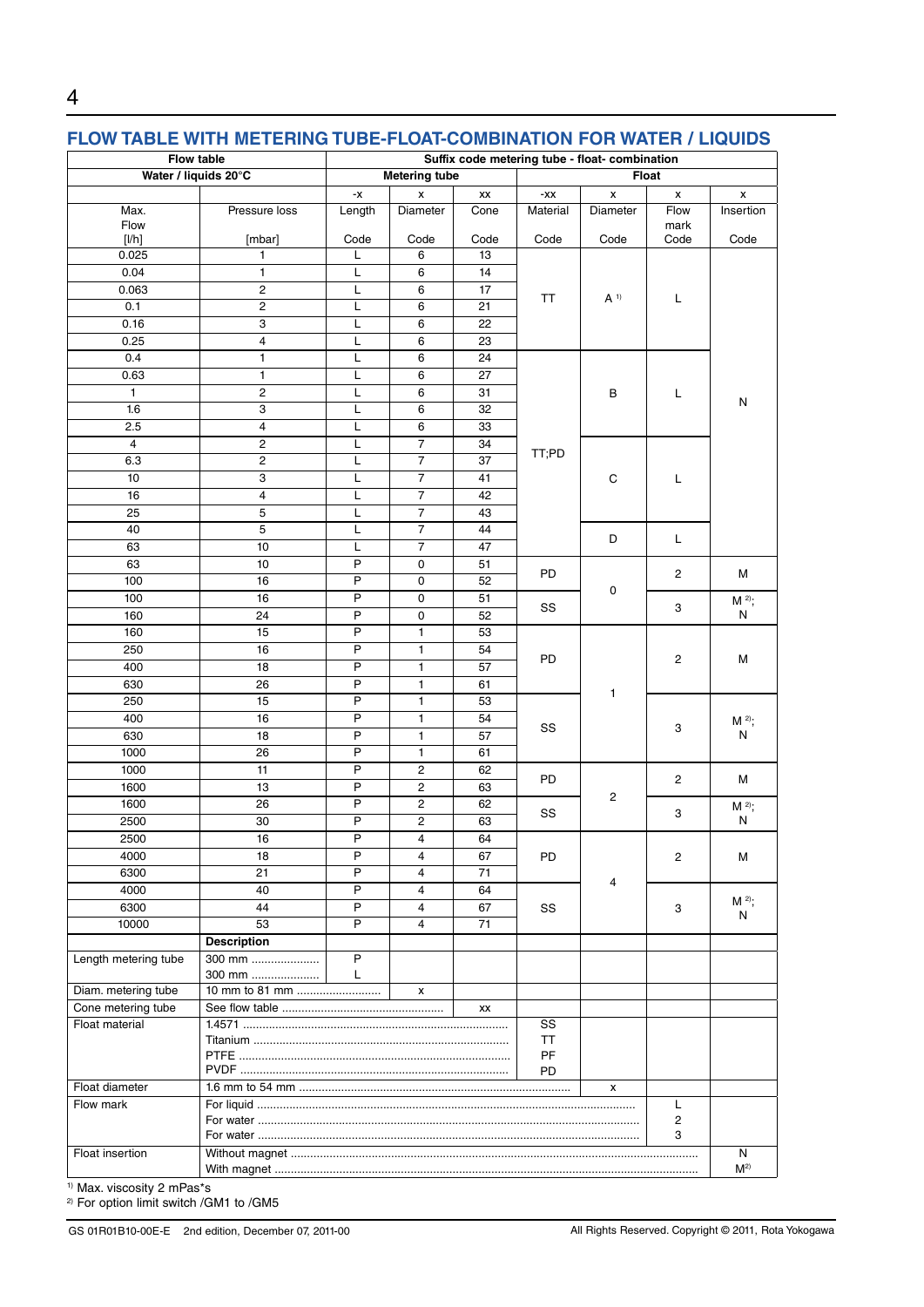| Flow table                |                         |        |                         |       |           | Suffix code metering tube - float- combination |              |                |
|---------------------------|-------------------------|--------|-------------------------|-------|-----------|------------------------------------------------|--------------|----------------|
| Air/Gases 20°C, 1 bar abs | <b>Metering tube</b>    |        |                         | Float |           |                                                |              |                |
|                           |                         | -x     | x                       | XX    | -XX       | x                                              | x            | x              |
| Max. Flow                 | Pressure loss           | Length | Diameter                | Cone  | Material  | Diameter                                       | Flow<br>mark | Insertion      |
| [1/h]                     | [mbar]                  | Code   | Code                    | Code  | Code      | Code                                           | Code         | Code           |
| 1.9                       | $\mathbf{1}$            | Г      | 6                       | 13    |           |                                                |              |                |
| 3                         | $\mathbf{1}$            | Г      | 6                       | 14    |           |                                                |              |                |
| 4.4                       | $\overline{2}$          | L      | 6                       | 17    | TT        | A                                              | G            |                |
| 6.5                       | $\overline{2}$          | Г      | 6                       | 21    |           |                                                |              |                |
| 10                        | 3                       | L      | 6                       | 22    |           |                                                |              |                |
| 14                        | $\overline{\mathbf{4}}$ | L      | 6                       | 23    |           |                                                |              |                |
| 23                        | $\mathbf 2$             | Г      | 6                       | 24    |           |                                                |              |                |
| 33                        | $\overline{2}$          | Г      | 6                       | 27    |           |                                                |              |                |
| 50                        | $\overline{2}$          | Г      | 6                       | 31    |           | $\sf B$                                        | G            |                |
| 70                        | 3                       | Г      | 6                       | 32    |           |                                                |              | N              |
| 100                       | 4                       | L      | 6                       | 33    |           |                                                |              |                |
| 180                       | 3                       | L      | $\boldsymbol{7}$        | 34    | PD;TT     |                                                |              |                |
| 250                       | 3                       | Г      | $\overline{7}$          | 37    |           |                                                |              |                |
| 400                       | 3                       | Г      | $\overline{7}$          | 41    |           | C                                              | G            |                |
| 630                       | $\overline{4}$          | L      | $\overline{7}$          | 42    |           |                                                |              |                |
| 1000                      | 5                       | L      | 7                       | 43    |           |                                                |              |                |
| 1600                      | 5                       | Г      | 7                       | 44    |           | D                                              | G            |                |
| 2400                      | 10                      | L      | $\overline{7}$          | 47    |           |                                                |              |                |
| 1600                      | $\overline{4}$          | P      | $\pmb{0}$               | 51    | <b>PF</b> |                                                | 6            |                |
| 2500                      | 6                       | P      | 0                       | 52    |           | 0                                              |              |                |
| 2400                      | 8                       | P      | 0                       | 51    | PD        |                                                | 7            | M <sup>1</sup> |
| 3800                      | 11                      | P      | 0                       | 52    |           |                                                |              |                |
| 6000                      | 6                       | P      | $\mathbf{1}$            | 53    |           |                                                |              |                |
| 9300                      | 7                       | Ρ      | 1                       | 54    | PD        | 1                                              | 7            | M <sup>1</sup> |
| 14500                     | 8                       | P      | 1                       | 57    |           |                                                |              |                |
| 23000                     | 10                      | P      | $\mathbf{1}$            | 61    |           |                                                |              |                |
| 400                       | 5                       | P      | 1                       | 53    |           |                                                |              |                |
| 6300                      | 5                       | P      | $\mathbf{1}$            | 54    | PF        | $\mathbf{1}$                                   | 6            | N              |
| 10000                     | 6                       | P      | $\mathbf{1}$            | 57    |           |                                                |              |                |
| 16000                     | 8                       | P      | 1                       | 61    |           |                                                |              |                |
| 35000                     | 11                      | P      | $\overline{\mathbf{c}}$ | 62    | PD        | $\overline{c}$                                 | 7            | M <sup>1</sup> |
| 55000                     | 13                      | P      | 2                       | 63    |           |                                                |              |                |
| 25000                     | 8                       | P      | $\overline{\mathbf{c}}$ | 62    | PF        | 2                                              | 6            | N              |
| 40000                     | 10                      | P      | $\overline{c}$          | 63    |           |                                                |              |                |
| 88000                     | 29                      | P      | 4                       | 64    |           |                                                |              |                |
| 140000                    | 32                      | P      | 4                       | 67    | PD        | 4                                              | 7            | M <sup>1</sup> |
| 220000                    | 34                      | P      | 4                       | 71    |           |                                                |              |                |
| 63000                     | 13                      | P      | 4                       | 64    |           |                                                |              |                |
| 100000                    | 14                      | P      | 4                       | 67    | PF        | 4                                              | 6            | N              |
| 160000                    | 17                      | P      | $\overline{4}$          | 71    |           |                                                |              |                |
|                           | <b>Description</b>      |        |                         |       |           |                                                |              |                |
| Length metering tube      | 300 mm                  | P      |                         |       |           |                                                |              |                |
|                           | 300 mm                  | L      |                         |       |           |                                                |              |                |
| Diam. metering tube       | 10 mm to 81 mm          |        | х                       |       |           |                                                |              |                |
| Cone metering tube        | XX                      |        |                         |       |           |                                                |              |                |
| Float material            | TT<br>PF<br><b>PD</b>   |        |                         |       |           |                                                |              |                |
| Float diameter            | x                       |        |                         |       |           |                                                |              |                |
| Flow mark                 | G                       |        |                         |       |           |                                                |              |                |
|                           | 6                       |        |                         |       |           |                                                |              |                |
|                           | 7                       |        |                         |       |           |                                                |              |                |
| Float insertion           |                         |        |                         |       |           |                                                |              | N              |
|                           |                         |        |                         |       |           |                                                |              | M <sup>1</sup> |

## **FLOW TABLE WITH METERING TUBE-FLOAT-COMBINATION FOR AIR / GASES**

<sup>1</sup>) For option limit switch /GM1 to /GM5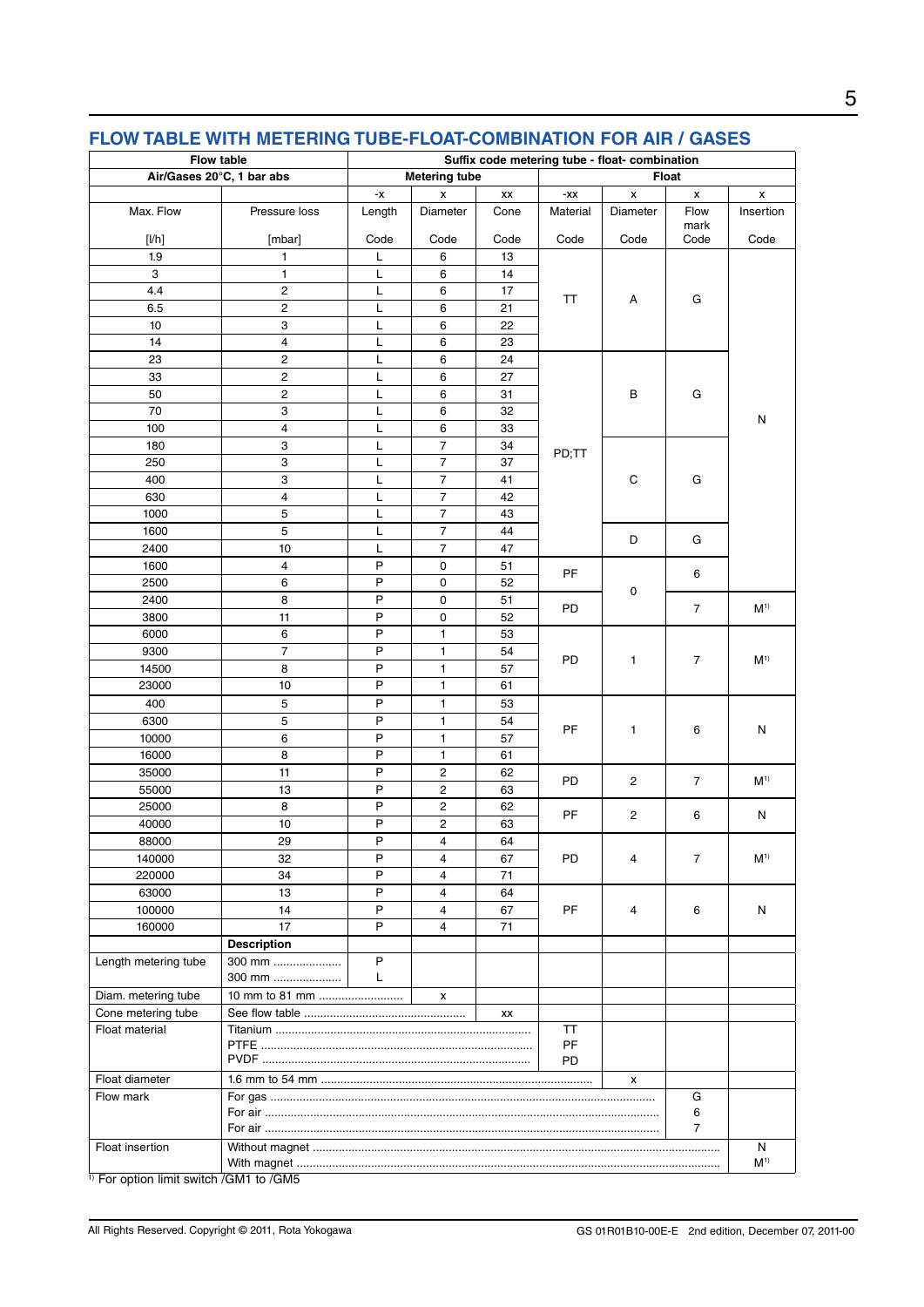# 6

## **OPTIONS**

| <b>Options</b>              | Code               | <b>Description</b>                                                                                                                                  | <b>Restriction</b>                                                 |
|-----------------------------|--------------------|-----------------------------------------------------------------------------------------------------------------------------------------------------|--------------------------------------------------------------------|
| Marking                     | /B1                | Tag plate (SS)                                                                                                                                      | Plate 12 x 40 mm; max. 45 digits                                   |
|                             | /B4                | Neutral version                                                                                                                                     | Not with /KS1                                                      |
|                             | /BG                | Customer specific notes on name plate                                                                                                               | Max. 45 digits                                                     |
|                             | /B10               | Percentage scale                                                                                                                                    |                                                                    |
|                             | /BD                | Dual scale                                                                                                                                          | Only for tube P                                                    |
| Limit switches              | /GM1               | Magnetic MIN-contact                                                                                                                                | Only for tube P0 to P4 and float                                   |
|                             |                    |                                                                                                                                                     | insertion code M (with magnet)                                     |
|                             | /GM2               | Magnetic MAX-contact                                                                                                                                | Only for tube P0 to P4 and float                                   |
|                             |                    |                                                                                                                                                     | insertion code M (with magnet)                                     |
|                             | /GM3               | Magnetic MIN-MAX-contact                                                                                                                            | Only for tube P0 to P4 and float                                   |
|                             |                    |                                                                                                                                                     | insertion code M (with magnet)                                     |
|                             | /GM4               | Magnetic MIN-MIN-contact                                                                                                                            | Only for tube P0 to P4 and float<br>insertion code M (with magnet) |
|                             | /GM5               | Magnetic MAX-MAX-contact                                                                                                                            | Only for tube P0 to P4 and float                                   |
|                             |                    |                                                                                                                                                     | insertion code M (with magnet)                                     |
|                             | /GR2               | Bistable inductive ring sensor                                                                                                                      | Only for tube L6 with float code PDB                               |
|                             | /GR3               | Bistable inductive ring sensor                                                                                                                      | Only for tube L7 with float code PDC                               |
|                             | /GR4               | Bistable inductive ring sensor                                                                                                                      | Only for tube L7 with float code PDD                               |
|                             | /GR6               | 2 bistable inductive ring sensors                                                                                                                   | Only for tube L6 with float code PDB                               |
|                             | /GR7               | 2 bistable inductive ring sensors                                                                                                                   | Only for tube L7 with float code PDC                               |
|                             | /GR8               | 2 bistable inductive ring sensors                                                                                                                   | Only for tube L7 with float code PDD                               |
|                             | /GD1               | Connection box for 1 limit switch                                                                                                                   | Only with / GM1 to 2, / GR2 to 4                                   |
|                             | /GD <sub>2</sub>   | Connection box for 2 limit switches                                                                                                                 | Only with /GM3 to 5, /GR6 to 8                                     |
| Ex-proof type               | /KS1               | ATEX intrinsically safe "ia"                                                                                                                        | Only for /GR2 to /GR8                                              |
| Installation lengths        | /L12               | Installation length 500 mm                                                                                                                          | Only for D4, A1                                                    |
| (s. also table on page 7)   | /L13               | Installation length 356 mm                                                                                                                          | Only for size 01 and G0, T0                                        |
|                             | /L14               | Installation length 368 mm                                                                                                                          | Only for size 01, 23, 02 and G0, T0                                |
|                             | /L15               | Installation length 386 mm                                                                                                                          | Only for size 02, 04 and G0, T0                                    |
|                             | /L16               | Installation length 394 mm                                                                                                                          | Only for size 05, 06 and G0, T0                                    |
| Valves                      | /N1                | Valve made of 1.4571 G $\frac{1}{2}$ " (parts attached)                                                                                             | Only for G0 and tube L6, L7, P0                                    |
| (inner thread,              | N <sub>2</sub>     | Valve made of 1.4571 G 1" (parts attached)                                                                                                          | Only for G0 and tube P1                                            |
| double fitting is attached, | N <sub>3</sub>     | Valve made of 1.4571 G 1½" (parts attached)                                                                                                         | Only for G0 and tube P2                                            |
| not for FDA)                | N <sub>4</sub>     | Valve made of brass G $\frac{1}{2}$ " (parts attached)                                                                                              | Only for G0 and tube L6, L7, P0                                    |
|                             | N <sub>5</sub>     | Valve made of brass G 1" (parts attached)                                                                                                           | Only for G0 and tube P1                                            |
|                             | N6                 | Valve made of brass G 1½" (parts attached)                                                                                                          | Only for G0 and tube P2                                            |
| Test and certificates       | $/$ H <sub>1</sub> | Oil + fat free for wetted surfaces acc. Yokogawa specification                                                                                      |                                                                    |
|                             | /P2<br>/P3         | Certificate of Compliance with the order acc. EN 10204: 2004-2.1                                                                                    |                                                                    |
|                             | /P6                | As /P2 +Test report acc. to EN 10204: 2004-2.2<br>Material certificate for Insertion parts or flange connections                                    | Only for insertion and flange                                      |
|                             |                    | acc. EN 10204: 2004-3.1                                                                                                                             | connections                                                        |
|                             | /PP                | Pressure test report for metering system                                                                                                            | Not with /V1 to /V6                                                |
|                             | /PT                | With flow table for recalculation $+$ mm-scale                                                                                                      |                                                                    |
|                             | /PM2               | PAMI test (2 test points)                                                                                                                           | Only for connections G0, T0, S4                                    |
|                             |                    |                                                                                                                                                     | except RAGN04-G0SS-P2 and                                          |
|                             |                    |                                                                                                                                                     | RAGN04-T0SS-P2                                                     |
|                             | /PM4               | PAMI test (4 test points)                                                                                                                           | Only for connections A1, D4 and                                    |
|                             |                    |                                                                                                                                                     | RAGN04-G0SS-P2 and                                                 |
|                             |                    |                                                                                                                                                     | RAGN04-T0SS-P2                                                     |
| Delivery to Korea           | /KC<br>/MV         | With KC-mark in Korea<br>Gasket FKM (Viton)                                                                                                         |                                                                    |
| Accessories for metering    | /ME                | Gasket EPDM (conform to FDA, $-30^{\circ}$ C to $+100^{\circ}$ C)                                                                                   | conform with FDA -30 $^{\circ}$ C to +100 $^{\circ}$ C             |
| tube                        | /MN                | Nut galvanized steel                                                                                                                                | not for S4 and RAGN04 with P2                                      |
| Power supply for limit      | /W1A               | KFA5-SR2-Ex1.W / 115 V AC, 1 channel                                                                                                                |                                                                    |
| switches (transmitter       | /W1B               | KFA5-SR2-Ex2.W / 115 V AC, 2 channel                                                                                                                |                                                                    |
| relay)                      | /W <sub>2</sub> A  | KFA6-SR2-Ex1.W / 230 V AC, 1 channel                                                                                                                |                                                                    |
|                             | /W <sub>2</sub> B  | KFA6-SR2-Ex2.W / 230 V AC, 2 channel                                                                                                                |                                                                    |
|                             | /W <sub>2</sub> E  | KHA6-SH-Ex1 / 115/230 V AC, 1 channel, Fail Safe                                                                                                    |                                                                    |
|                             | /W2F               | 2x KHA6-SH-Ex1 / 115/230 V AC, 1 channel, Fail Safe                                                                                                 |                                                                    |
|                             | /W4A               | KFD2-SR2-Ex1.W / 24 V DC, 1 channel                                                                                                                 |                                                                    |
|                             | /W4B               | KFD2-SR2-Ex2.W / 24 V DC, 2 channel                                                                                                                 |                                                                    |
|                             | /W4E               | KFD2-SH-Ex1 / 24 V DC, 1 channel, Fail Safe                                                                                                         |                                                                    |
|                             | /W4F               | 2x KFD2-SH-Ex1 / 24 V DC, 1 channel, Fail Safe                                                                                                      |                                                                    |
| Instruction manuals         | /IEn               | Quantity of instruction manuals in English                                                                                                          | $n = 1$ to 9 selectable *)                                         |
|                             | /IDn               | Quantity of instruction manuals in German                                                                                                           | $n = 1$ to 9 selectable $\alpha$                                   |
| Special order               | $\overline{Z}$     | Special design must be specified in an extra text.                                                                                                  |                                                                    |
|                             |                    | *) If no instruction manual is selected, only a Short IM and in case of limit switches a CD with instruction manuals is shipped with the flowmeter. |                                                                    |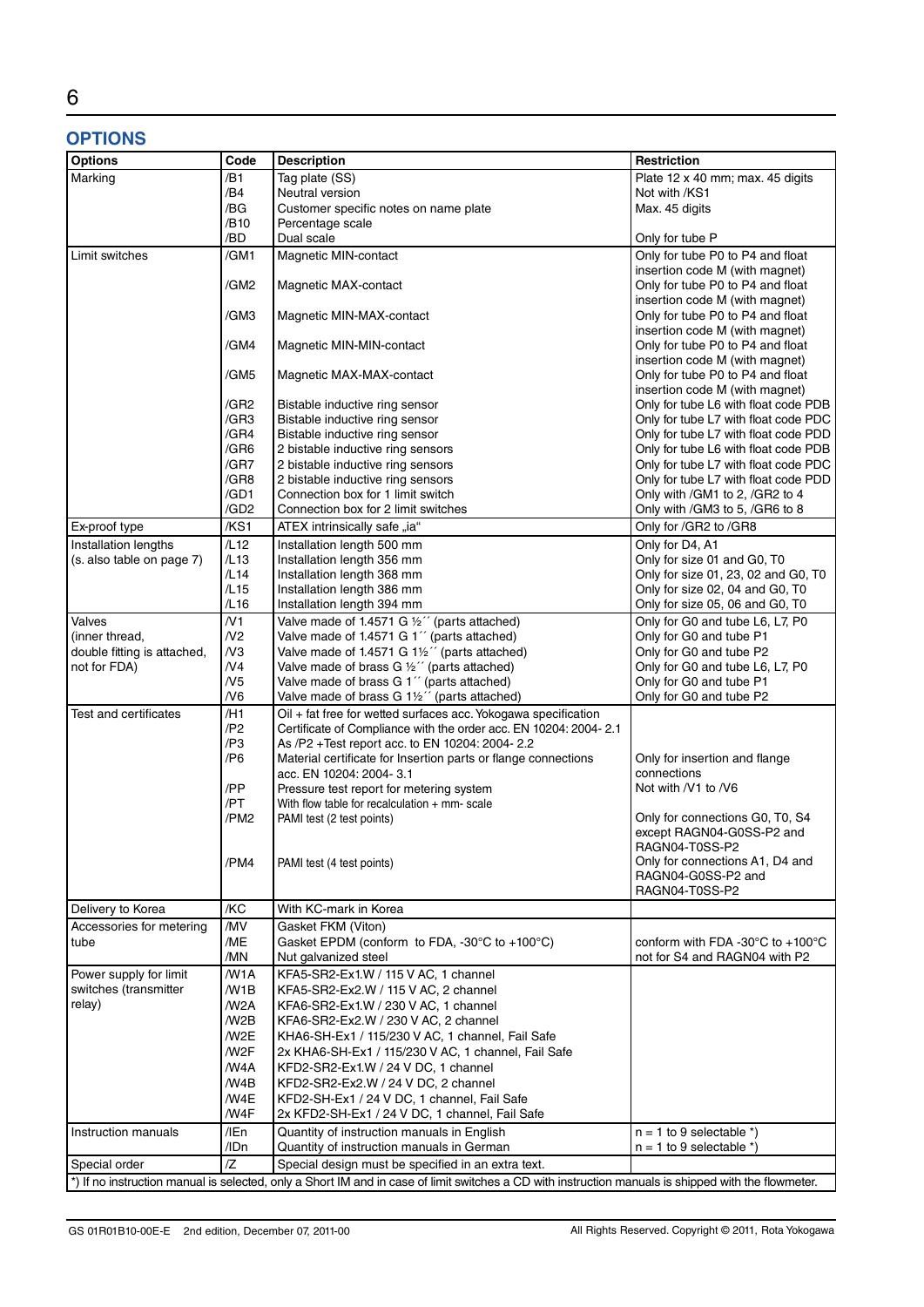### **PROCEDURE TO SELECT THE MODEL CODE**

- Please specify in the following order
- Measuring range for water/liquid or air/gas

With or without optional limit switch

First select the required measuring range from the flow table (last column) and specify the float insertion for the optional limit switch. Then the suffix code for the combination metering tube - float can be fixed.

To size the Rotameter for other medium - process- conditions use sizing program Durep V.

### **DIMENSIONS**

### **METERING TUBE**





 $\overline{\phantom{a}}$ 



Inner thread type (T0; G0) Clamp type (S4) Flange type (D4; A1)

#### **Installation lengths and weights:**

| <b>Model</b> | <b>Process</b><br>connection | <b>Tube</b>    | Length L<br>mm | Weight<br>kg |
|--------------|------------------------------|----------------|----------------|--------------|
| RAGN01       | Inner thread                 |                | 375            | 1.7          |
|              | Clamp                        | L6; L7; P0; P1 | 375            | 1.9          |
|              | Flange                       |                | 425            | 2.5          |
| RAGN23       | Inner thread                 |                | 375            | 1.7          |
| RAGN02       | Inner thread                 | L6; L7; P0; P1 |                | 1.7          |
|              |                              | P <sub>2</sub> |                | 2.6          |
|              |                              | L6; L7; P0; P1 | 375            | 2.0          |
|              | Clamp                        | P <sub>2</sub> |                | 2.8          |
|              | Flange                       | L6; L7; P0; P1 | 425            | 3.3          |
|              |                              | P <sub>2</sub> |                | 3.9          |
| RAGN04       | Inner thread                 | P <sub>2</sub> | 375            | 2.6          |
|              |                              | P <sub>4</sub> |                | 7.1          |
|              | Flange                       | P <sub>2</sub> | 425            | 5.2          |
|              |                              | P <sub>4</sub> |                | 8.7          |
| RAGN05       | Inner thread                 | P <sub>4</sub> | 375            | 7.1          |
|              |                              | P <sub>2</sub> | 425            | 6.6          |
|              | Flange                       | P <sub>4</sub> |                | 11.1         |
| RAGN06       | Inner thread                 | P <sub>4</sub> | 375            | 7.1          |

**Compatibility with former Rotameter RAGG / RAGH:**

| <b>Former model</b> | <b>Tube</b>        | <b>Installation</b><br>length mm | <b>Model RAGN</b> |
|---------------------|--------------------|----------------------------------|-------------------|
| RAGH01              | $L6$ ; $L7$ ; $G0$ | 356                              | RAGN01/L13        |
| RAGH <sub>02</sub>  | G1                 | 368                              | RAGN02/L14        |
| RAGH04              | G <sub>2</sub>     | 386                              | RAGN04/L15        |
| RAGH06              | G4                 | 394                              | RAGN06/L16        |
| RAGH <sub>23</sub>  | G1                 | 368                              | RAGN23/L14        |
| RAGH05              | G4                 | 394                              | RAGN05/L16        |
| RAGG01              | G0:G1              | 500                              | RAGN01/L12        |
| RAGG02              | G <sub>2</sub>     | 500                              | RAGN02/L12        |
| RAGG04              | G4                 | 500                              | RAGN04/L12        |